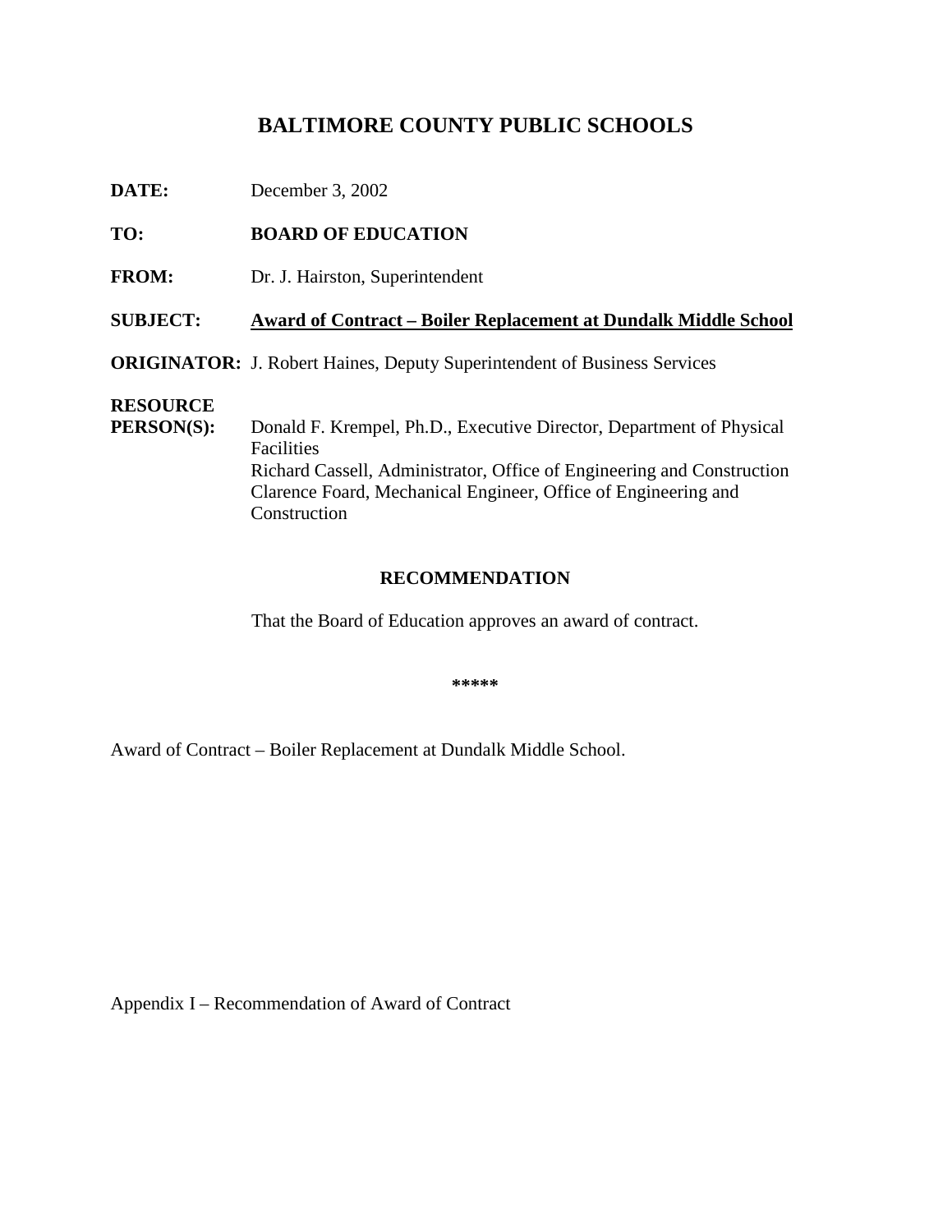## **AppendixI**

#### **Recommendation for Award of Contract Boiler Replacement at Dundalk Middle School December 3, 2002**

On November 20, 2002, eight (8) bids were received for the replacement of boilers at Dundalk Middle School – Bid#RHA -340-03. This project consists of replacing the two existing boilers with three new boilers and all associated work. A summary of the bids received is attached. Based on the bids received, the Department of Physical Facilities recommends an award of contract to M&M Welding and Fabricators, Inc., t he lowest responsive bidder, in the amount of \$274,400.00 for the Base Bid and Add Alternate #1. Add Alternate #1 includes all work associated with the removal and proper disposal of the masonry base of each of the existing boilers.

At this time, we a lso request approval of a 10% change order allocation in the amount of \$27,440.00 to cover any unforeseen conditions and minor changes to the contract, to be authorized and approved by the Building Committee in accordance with Board Policy.

Funding for this project is available through Capital Budget Project #665 – Major Maintenance.

**APPROVED** Donald F. **Executive Director**